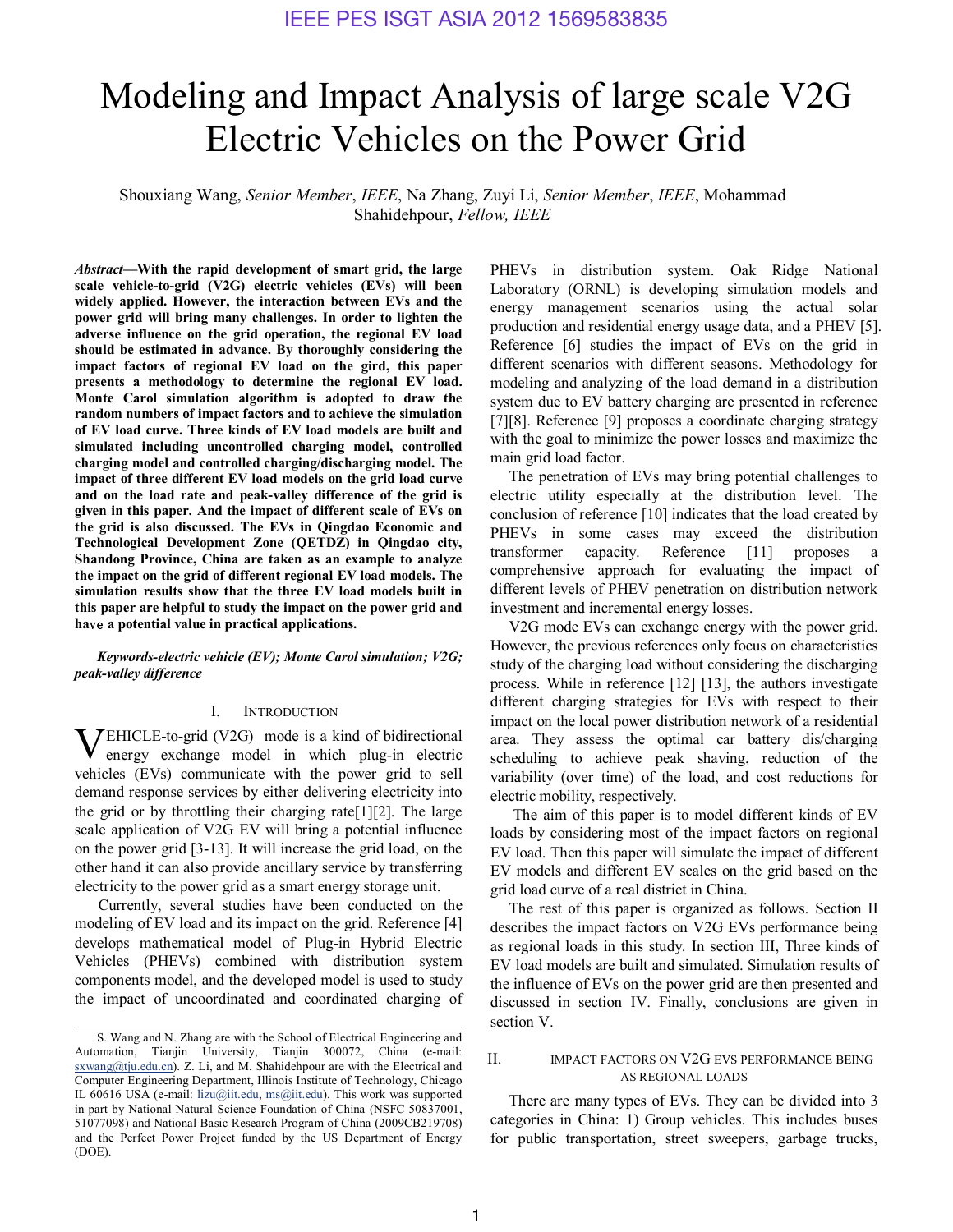water trucks for sanitation departments, postal delivery vehicles for postal departments, electrical engineering vehicles for power utilities, etc. This type of EVs has the features of regular driving route and fixed parking lot. 2) Social vehicles. This includes official cars, business cars, and taxis and so on. The feature of this type is that driving route is strongly random and has a large radius. 3) Private vehicles. This type of vehicles has great randomness and short driving distance. As a V2G EV, it should have short driving distance and long parking time, plenty of time and capacity interact with the grid as well. In a word, V2G EVs are most suitable for private vehicles.

The most crucial impact factors on V2G EVs performance being as regional loads are the battery capacity, the single EV charging and discharging power, user behavior, and initial battery charge state, the scale of EVs [14][15]. Some of them, such as the battery capacity, the single EV charging and discharging power, the scale of EVs, may be acquired in advance. While the user behavior and initial charge-discharge state is random, those cannot be obtained beforehand. Therefore, the study on characteristics of EV charging and discharging load should take full account of these factors.

The user behavior is determined by two aspects, which are the start time of battery charging or discharging and the daily driving distance. Private vehicles are mainly used for work and leisure activities, and the location where to charge or discharge is probably at home or workplace. The time interval for discharging or charging is probably from reaching the workplace in the morning to punching out in the afternoon and from arriving at home in the afternoon to leaving home to go to work in the next morning. According to the working time in enterprises and government institutions in China, the probable charging and discharging time intervals are 9:00- 17:30 and 19:00-7:00. According to the user behavior, most people would start to charge or discharge soon after arriving at home or workplace. The start charging or discharging time is closed to normal distribution and its probability density function is as follows:

$$
f_{s1}(x) = \frac{1}{\sigma_{s1}\sqrt{2\pi}} \exp\left[-\frac{(x - \mu_{s1})^2}{2\sigma_{s1}^2}\right]
$$
 (1)

where,  $\mu_{s1} = 9$ ;  $\sigma_{s1} = 0.5$ 

$$
f_{s2}(x) = \frac{1}{\sigma_{s2}\sqrt{2\pi}} \exp\left[-\frac{(x-\mu_{s2})^2}{2\sigma_{s2}^2}\right]
$$
 (2)

where,  $\mu_{s2}$ =19;  $\sigma_{s2}$ =0.5

According to the survey of national household vehicles by U.S. Department of transportation in 2001, the daily mileage can be approximately log-normal distribution using the maximum likelihood estimation [16]. Its probability density function is as follows:

$$
f_D(x) = \frac{1}{x\sigma_D\sqrt{2\pi}} \exp\left[-\frac{(\ln x - \mu_D)^2}{2\sigma_D^2}\right] \tag{3}
$$

Where,  $\mu_D = 3.5$ ;  $\sigma_D = 0.91$ 

The daily mileage reflects the daily power consumption, and is related to the state of charge (SOC) of the EV battery. The initial SOC of an EV battery can be expressed as

$$
soc_0 = (1 - \frac{\alpha d}{d_R}) \times 100\% \tag{4}
$$

Where,  $\alpha$  is the number of traveling days, here is 1.  $d$ is the daily mileage.  $d<sub>R</sub>$  is the maximum range of the EV, and the typical value for  $d<sub>R</sub>$  is 80 miles [7].

Under given charging or discharging power, the active duration is related to initial battery SOC and final battery SOC. For analysis convenience, without considering the charging-discharging efficiency, the battery temperature, the change of voltage, the cycle times of battery charge/discharge, the charging or discharging duration is shown as follows:

1. The charging duration,

$$
t_c = \frac{(soc_c - soc_0)}{r_{ci}}\tag{5}
$$

Where  $soc_{c}$  is the final battery charging SOC. When the battery is fully charged,  $soc_c = 1$ .  $r_{ci}$  is the charging current. For a battery with 1C rated capacity, assume charging at 0.1C and 0.2C charge current, the battery charge duration from empty to full is 10h and 5h, respectively.

2. The discharging duration,

$$
t_d = \frac{(soc_0 - soc_d)}{r_{di}}\tag{6}
$$

Where  $soc_d$  is final battery discharging SOC. In order to

improve the battery life, the minimum *soc<sub>d</sub>* is 0.1.  $r_{di}$  is the discharge current. For instance, if a battery with 1C rated capacity is discharged respectively at 0.1C and 0.2C discharge current, the battery discharge duration from full to empty is 10h and 5h.

#### III. MODELING OF THE REGIONAL EV LOAD

The scale of electrical vehicle in a particular region is certain. The total daily EV load curve can be obtained by accumulating all EV loads in this region. The minimum time interval is in minute, and 1440 mins in a day is covered. The region EV load at each minute can be expressed as:

$$
P_{Ti} = \sum_{n=1}^{N} P_{n,i} \tag{7}
$$

Where,  $P_{Ti}$  is the total EV load power at the *ith* min,  $i = 1,2,...,1440$ ; *N* is the number of EVs in the area.  $P_{ni}$ is the *nth* EV load power at the *ith* min.